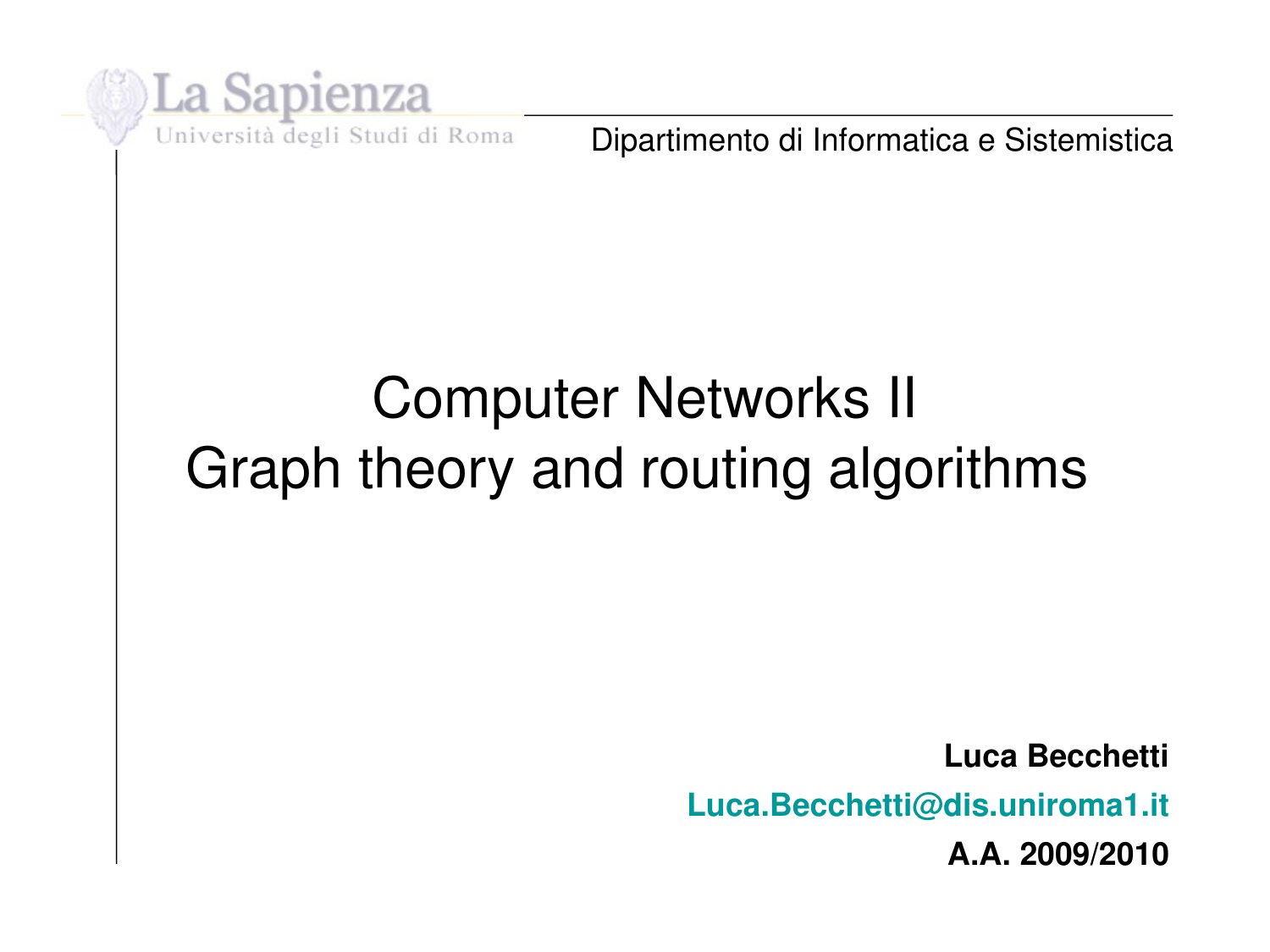# Graphs

- $G(V, E)$  where:
	- V is vertex set
	- E is edge set: every e in E connects two vertices
	- If (i, j) connected they are said *adjacent*
	- Edge e = (i, j) is said *incident* to i and j
	- $|V|$  = cardinality of the vertex set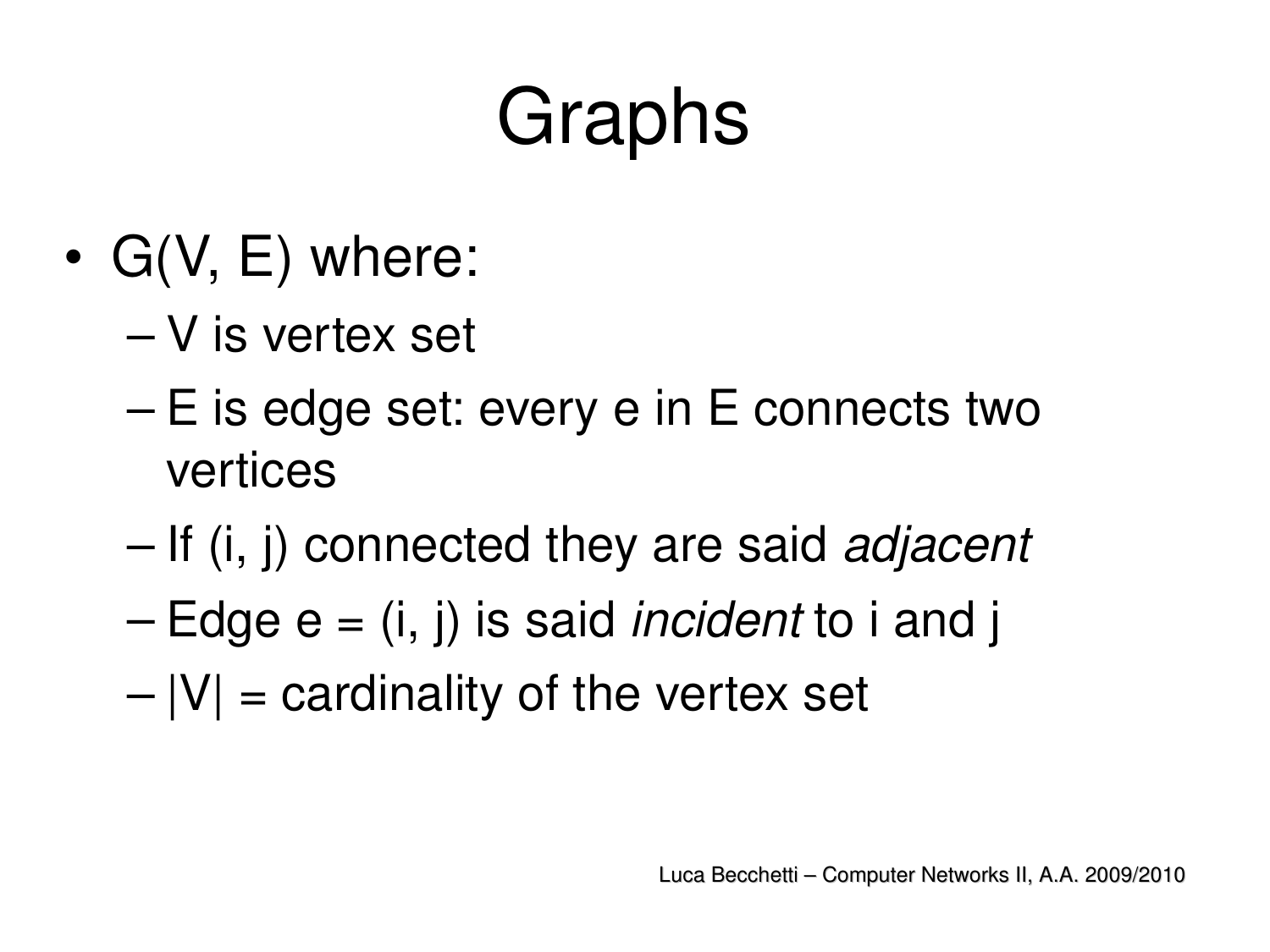### **Graphs/cont.**

A graph G(V, E) can be represented by |V| x |V| *adjacency matrix*

I

$$
A = [a_{ij}] \t a_{ij} = \begin{cases} 1 & \text{if } (i, j) \in E \\ 0 & \text{otherwise} \end{cases}
$$
  

$$
\begin{array}{c|cccc}\nV_1 & V_2 & V_3 & V_4 & V_5 & V_6 \\
V_1 & V_2 & V_3 & V_4 & V_5 & V_6 \\
V_2 & V_3 & V_4 & V_5 & V_6 \\
V_4 & 1 & 1 & 0 & 1 & 1 & 1 \\
V_5 & V_6 & V_8 & 0 & 0 & 1 & 1 & 0 & 1 \\
V_6 & V_7 & V_8 & 0 & 0 & 1 & 1 & 0 & 1 \\
V_9 & V_9 & V_9 & V_8 & 0 & 0 & 1 & 1 & 0 & 1 \\
V_1 & V_9 & V_9 & V_9 & V_9 & 0 & 0 & 1 & 1 & 0 & 1 \\
V_1 & V_1 & V_2 & V_9 & V_9 & 0 & 0 & 1 & 1 & 0 & 1 \\
V_1 & V_1 & V_2 & V_9 & V_9 & 0 & 0 & 1 & 1 & 0 & 1 \\
V_1 & V_1 & V_2 & V_9 & V_9 & 0 & 0 & 1 & 0 & 1 & 0 \\
V_1 & V_1 & V_2 & V_3 & V_9 & V_9 & 0 & 0 & 1 & 0 & 1 & 0 \\
V_1 & V_1 & V_2 & V_3 & V_9 & V_9 & 0 & 0 & 1 & 0 & 1 & 0 \\
V_1 & V_1 & V_2 & V_3 & V_9 & V_9 & 0 & 0 & 1 & 0 & 1 & 0 \\
V_1 & V_1 & V_2 & V_3 & V_9 & V_9 & 0 & 0 & 1 & 0 & 1 & 0 \\
V_1 & V_1 & V_2 & V_3 & V_9 & V_9 & 0 & 0 & 1 & 0 & 1 & 0 \\
V_1 & V_1 & V_2 & V_3 & V_9 & V_9 & 0 & 0 & 1 & 0 & 1 & 0 \\
V_1 & V_1 & V_2 & V_3 & V_9 & V_9 & 0 & 0 & 1 & 0 & 1 & 0 \\
V_1 & V_1 & V_1 & V_2 & V_3 & V_9 & 0 & 0 & 1 & 0 & 1 & 0 \\
V_1 & V_1 & V_1 & V_2 & V_3 &
$$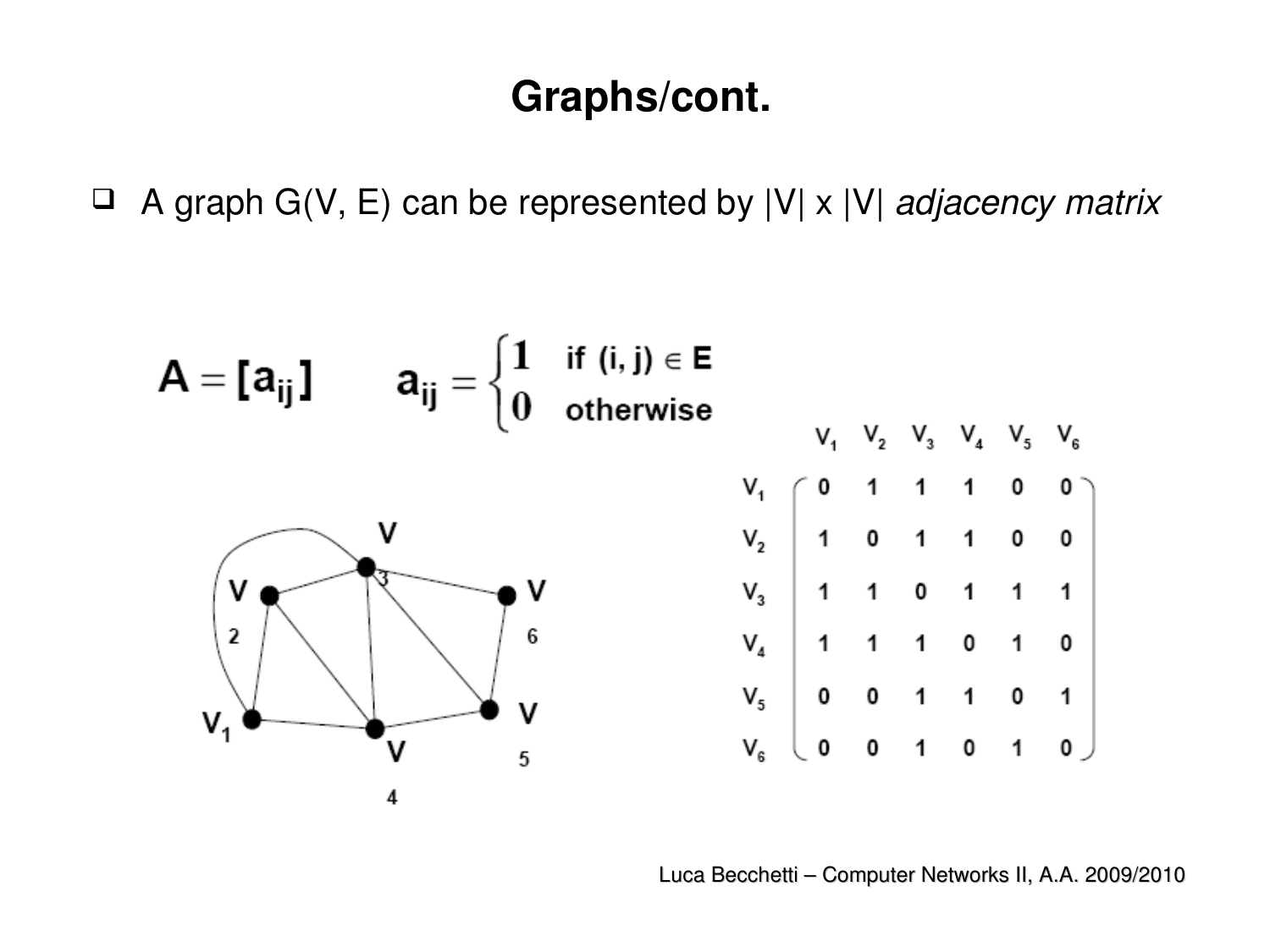## **Graphs/cont.**

- A **path** between vertices i and j is a sequence of vertices and edges starting with vertex i and ending in j, such that every edge is incident to the preceding and following vertices
- A **path** is **simple** if every node/edge appears only once
- **Distance** between vertices i and j: minimum number of edges along a path from i to j
- **Cycle**: simple path where starting vertex coincides with ending vertex
- A graph is **connected** if there exists a path between any possible vertex pair i and j
- A graph is **directed** if edges have a direction. In this case, (i, j) belonging to E *does not* imply that (j, i) belongs to E. Edges are called *arcs* in this case
- A graph is **weighted**  if every edge (or arc) comes with a number (its **weight** or **metric**)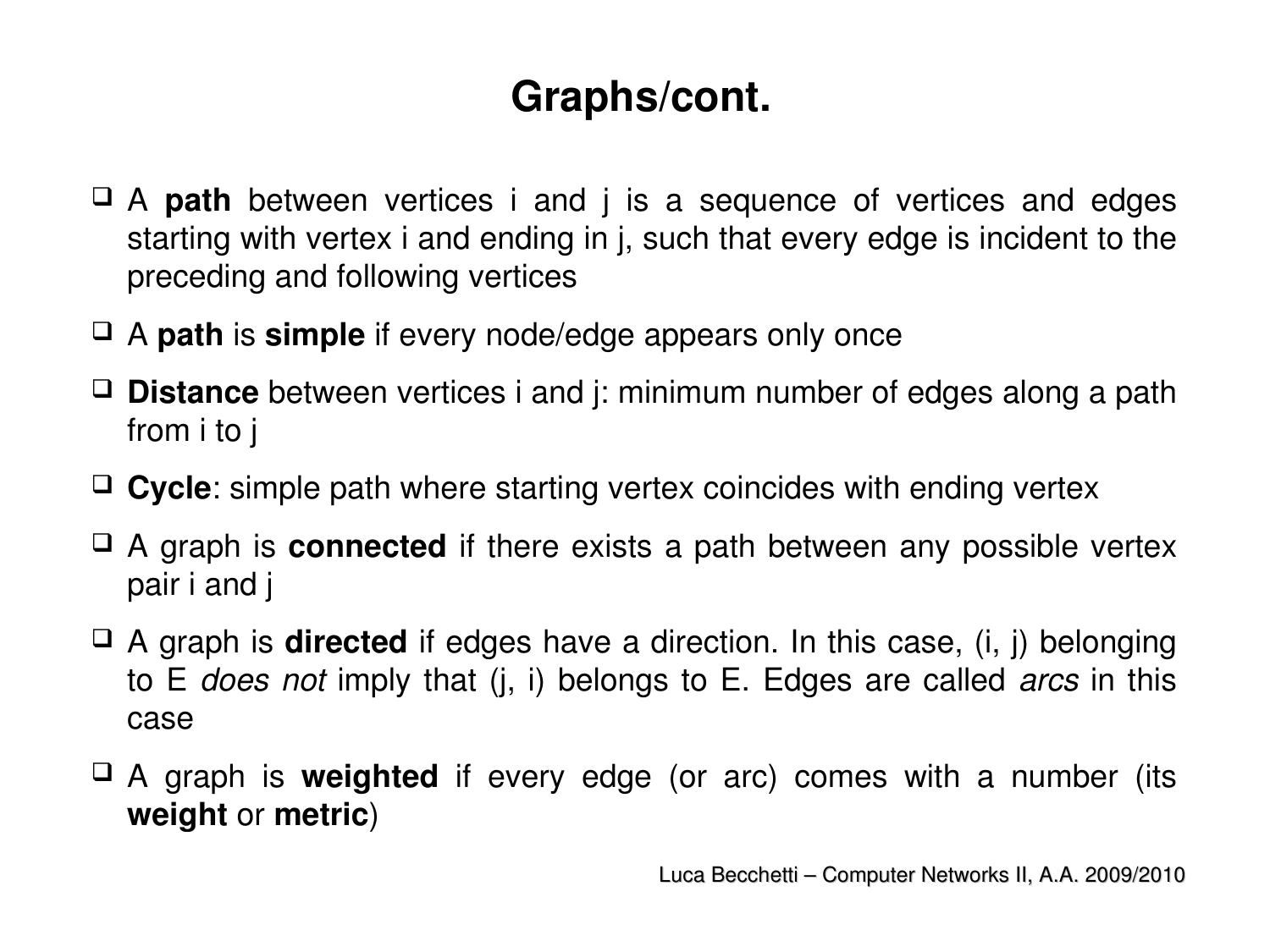### **Graphs/cont.**

 $\Box$  Adjacency matrix of a directed (weighted) graph:

$$
A = [a_{ij}] \qquad a_{ij} = \begin{cases} W_{ij} & \text{if } (i, j) \in E \\ 0 & \text{otherwise} \end{cases}
$$

- □ The **length** of a path in a weighted graph is the sum of the weights of its edges (arcs)
- Example:

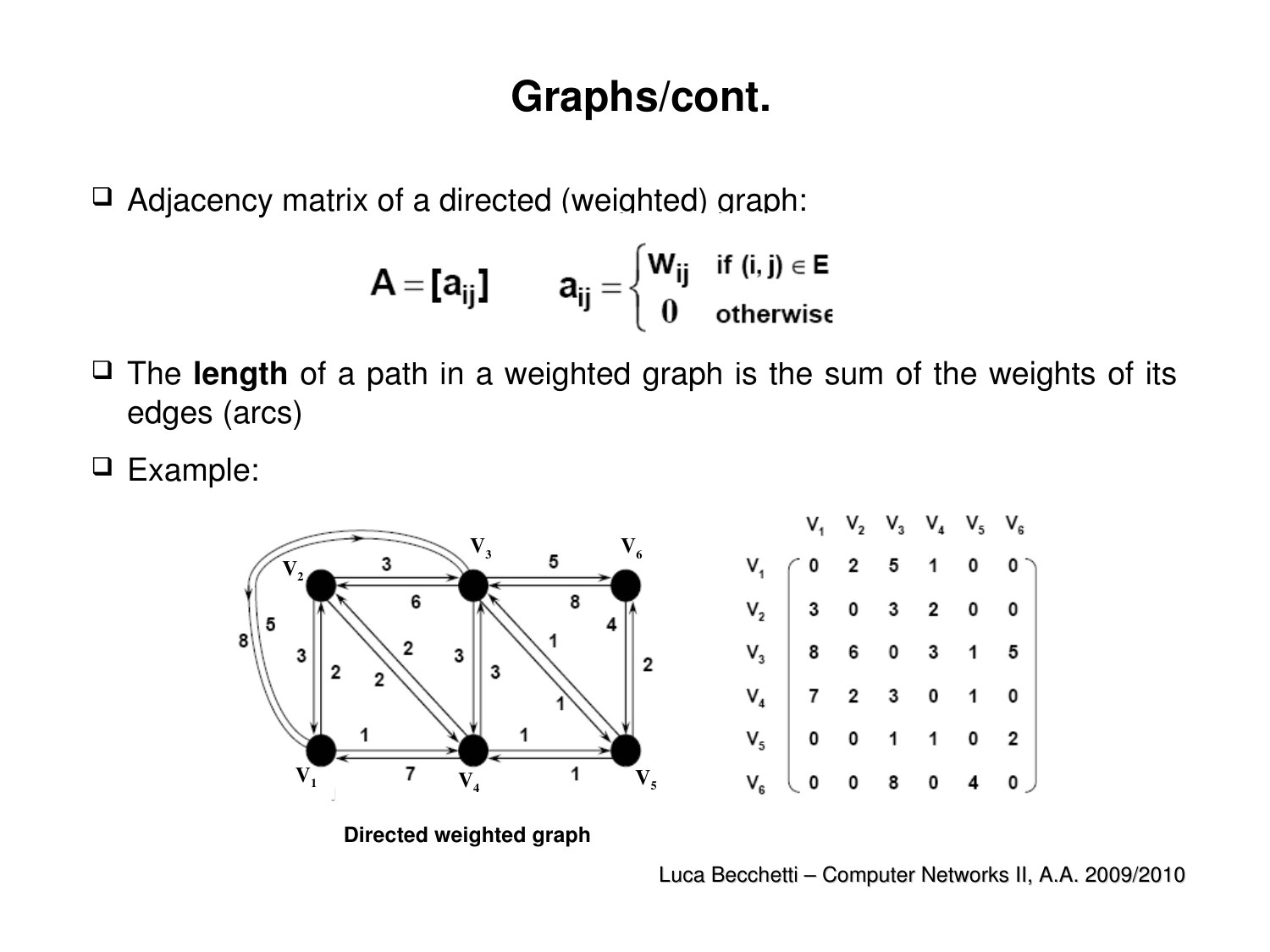#### **Graph theory/cont.**

 $\Box$  Any packet network can modelled as a directed weighted graph:

- Nodes are the routers
- Arcs are subnets
- $\Box$  Routing function for a packet equivalent to finding shortest path in the graph associated to the network
	- Minimum number of hops (unweighted graph)
	- Shortest path (weighted graph)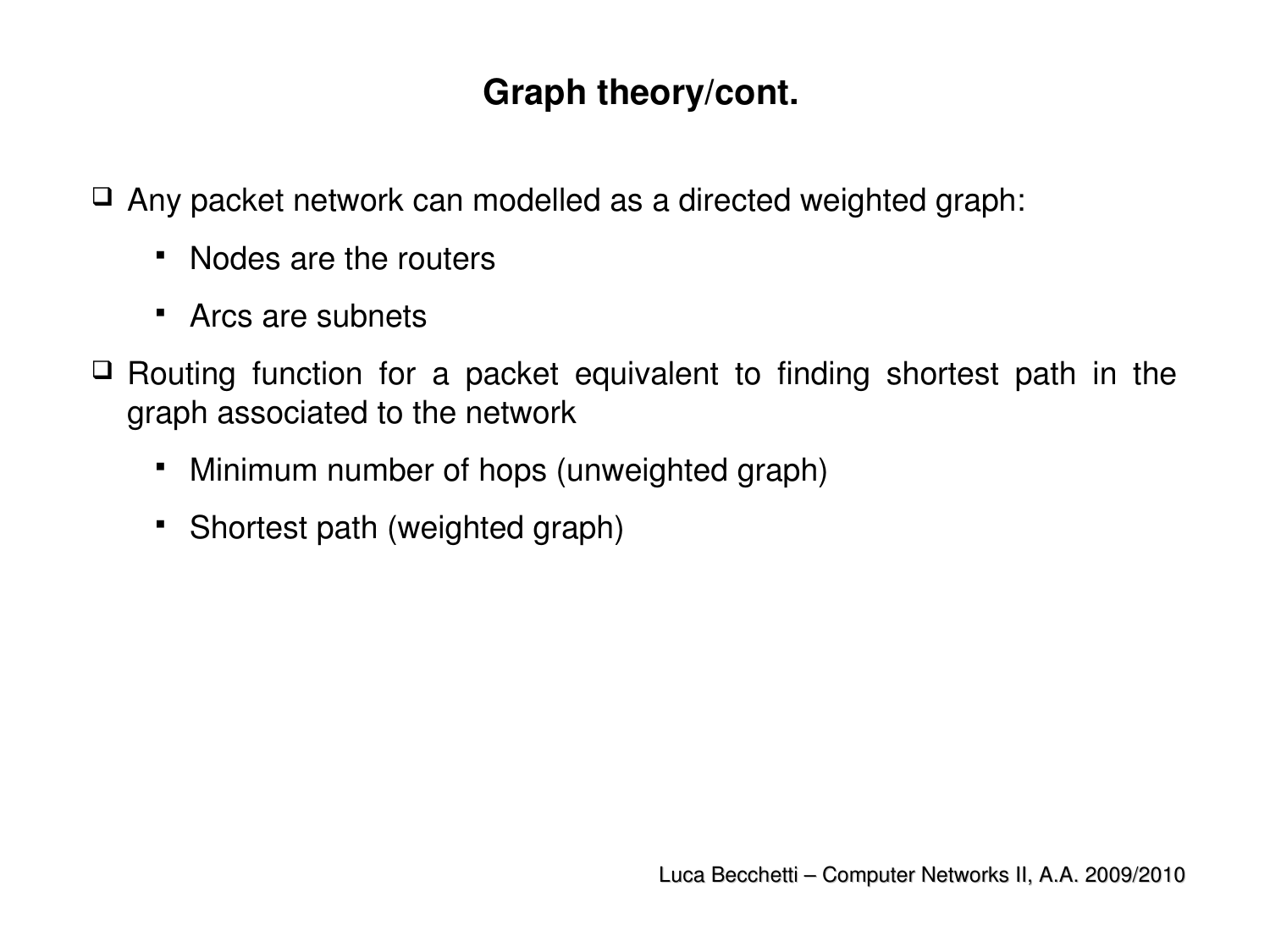#### **Trees**

 $\Box$  Graph T is a tree if:

- One and only one simple path between every vertex pair (i, j)
- $\blacksquare$  If N = |V|:
	- Exactly N-1 edges (arcs)
	- Connected, no cycles
- Every vertex of a tree can be assumed to be the **root** of the tree
- A tree can be represented by arranging vertices in sequential layers of increasing distance from root
- $\Box$  In a layered representation of a tree
	- Every vertex (except for the root), has only one **parent vertex**
	- Every vertex has 0 or more **children**
	- A node with 0 children is a **leaf**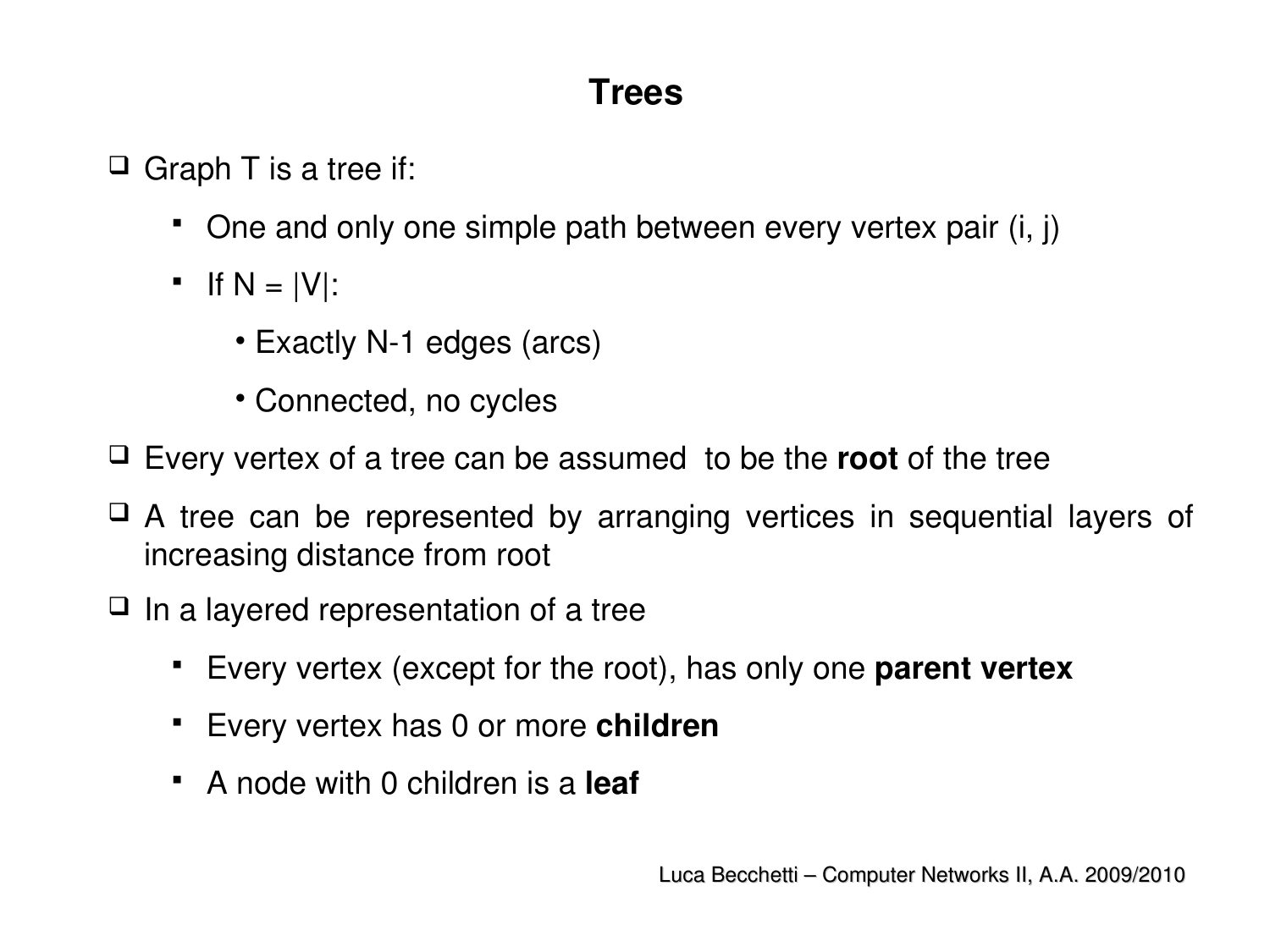#### **Spanning trees**

A **subgraph** of a graph G(V,E) is obtained as follows:

- G'(V', E'), where V' and E' are subsets of V and E respectively
- For every arc (edge) e belonging to E', both i and j must belong to V'
- A subgraph T(V', E') of G(V, E) is a **spanning tree** for G if:
	- $\blacksquare$  T is a tree
	- $\blacksquare$  V'  $=$  V
- $\Box$  There is no unique spanning tree in general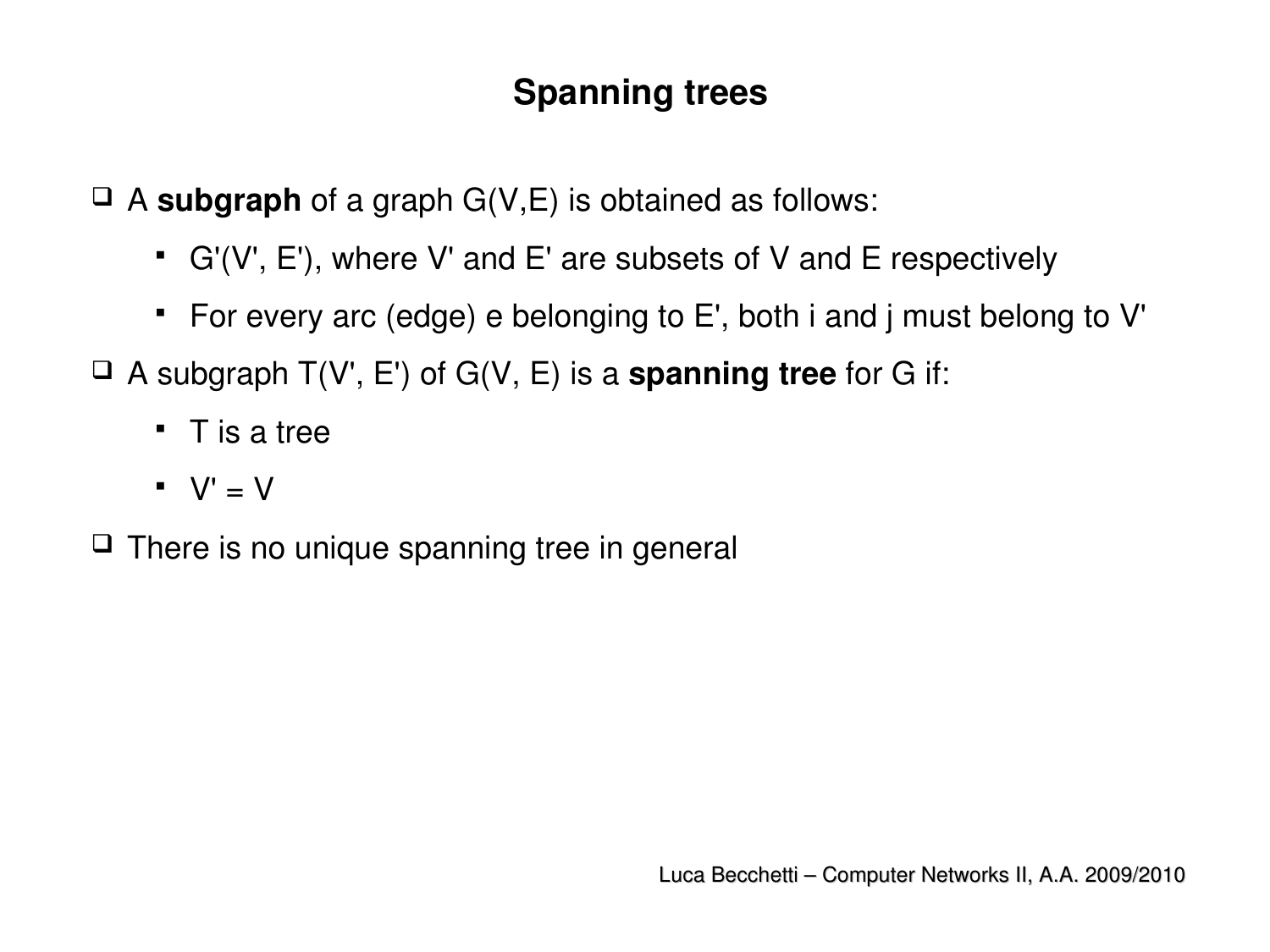#### **Spanning trees**

Example:

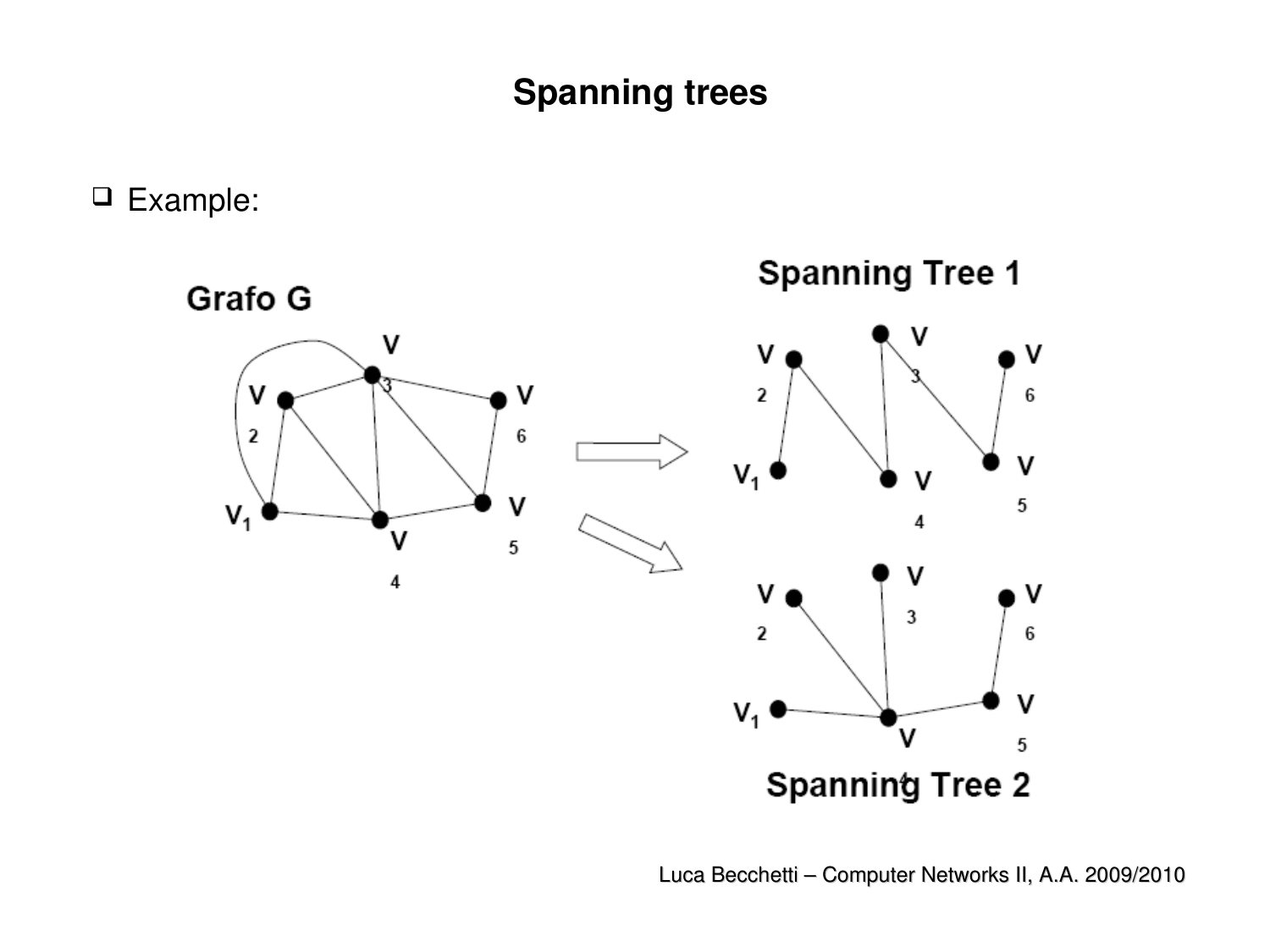#### **Spanning trees**

□ Searching a spanning tree: **Breadth-First Search (BFS) algorithm** 

- Basic idea: explore vertices levelwise starting from root
- Algorithm:
	- o Define a root vertex (let it be x)
	- o Explore vertices adjacent to x (level 1 vertices)
	- o For every vertex belonging to level 1: explore adjacent vertices not explored during previous step (level 2 vertices)
	- o Iterate until all vertices are reached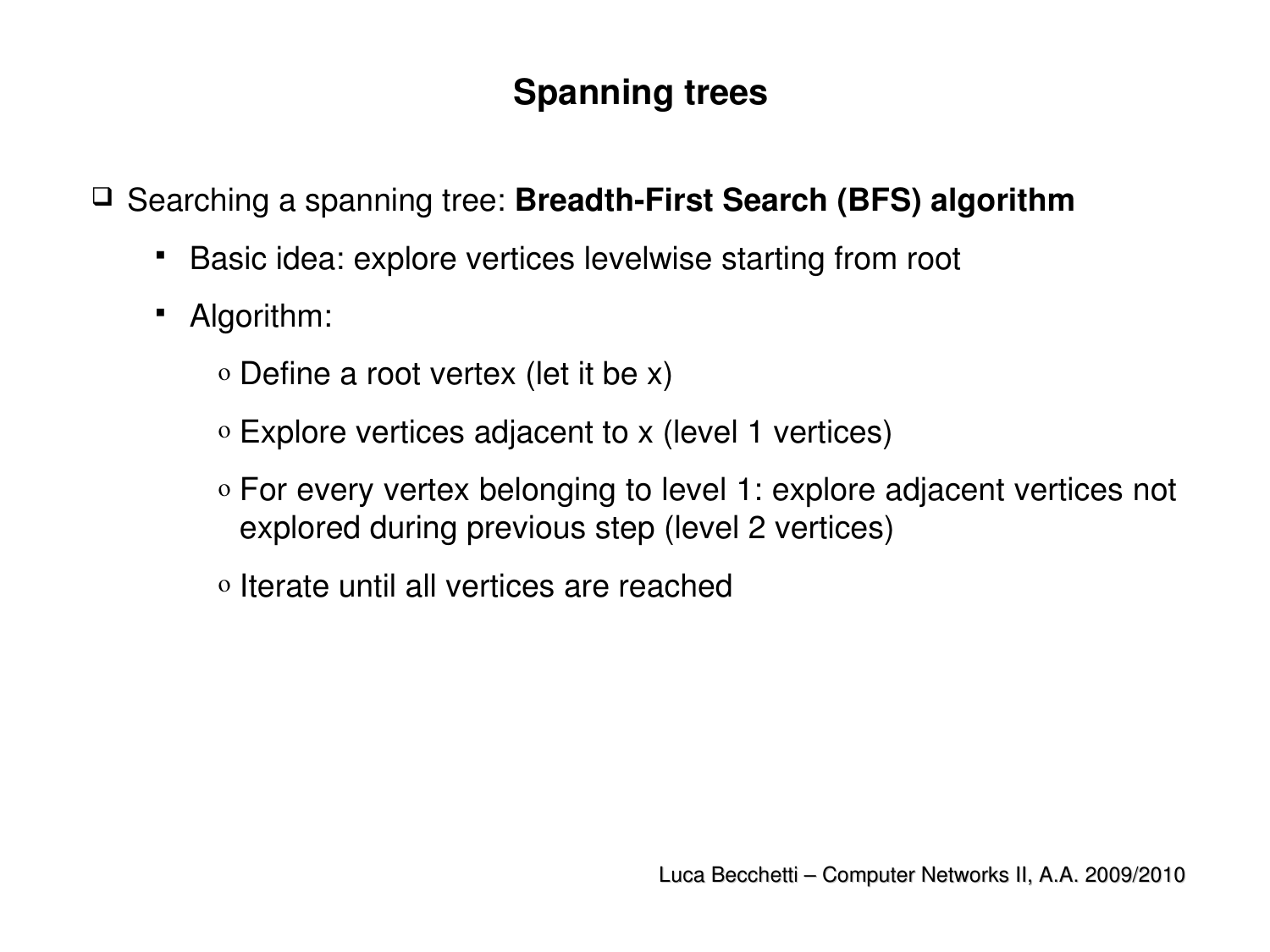#### **Breadth-First Search algorithm**

Example:

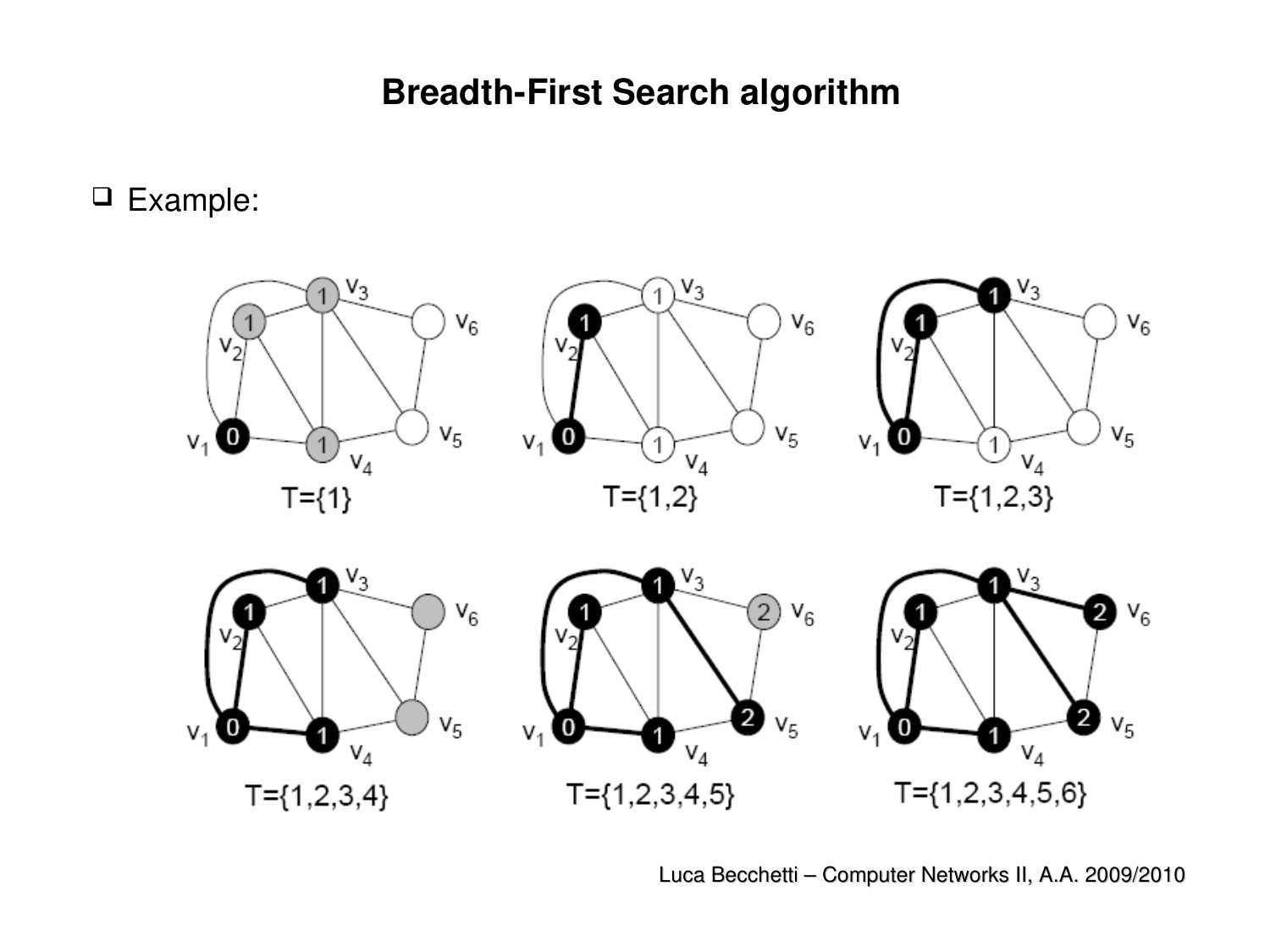#### **Breadth-First Search algorithm**

In an *unweighted* graph the BFS algorithm:

- Produces a spanning tree
- Finds shortest paths from root to all possible destinations
	- All vertices at level 1 have minimum distance from root; those at level 2 have distance 2 (otherwise they would be of level 1) ...
- $\Box$  Computational complexity of BFS

O(|V|∙|E|)

Worst case (complete graph):

 $\circ$  If  $|V|=n$  →  $|E|=n(n-1)$  → complexity is  $O(|V|^3)$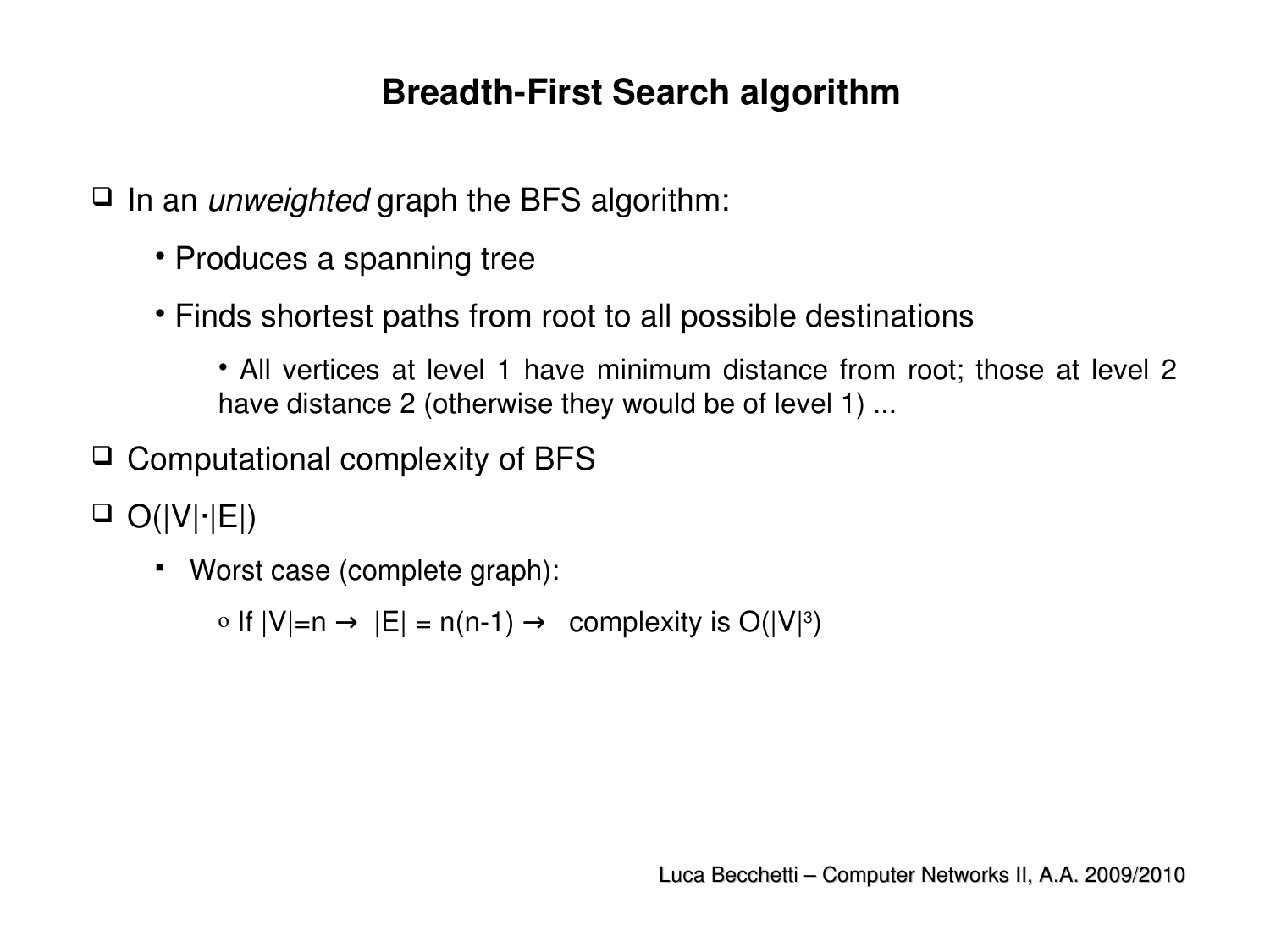- □ In a *weighted* graph: find shortest path between source vertex s and all other vertices in the graph
- Algorithm proceeds in sequence of consecutive steps:
	- At step k: found k nodes reachable from s at minimum cost; denote by  $T_k$  this set
	- At step k+1: find vertex v at minimum distance from s among those that are reachable over paths that only traverse vertices in  $T_k$  (with the exception of v itself)
	- Set  $T_{k+1} = T_k U$  {v}
	- Algorithm terminates when all nodes explored (i.e., they have a finite distance)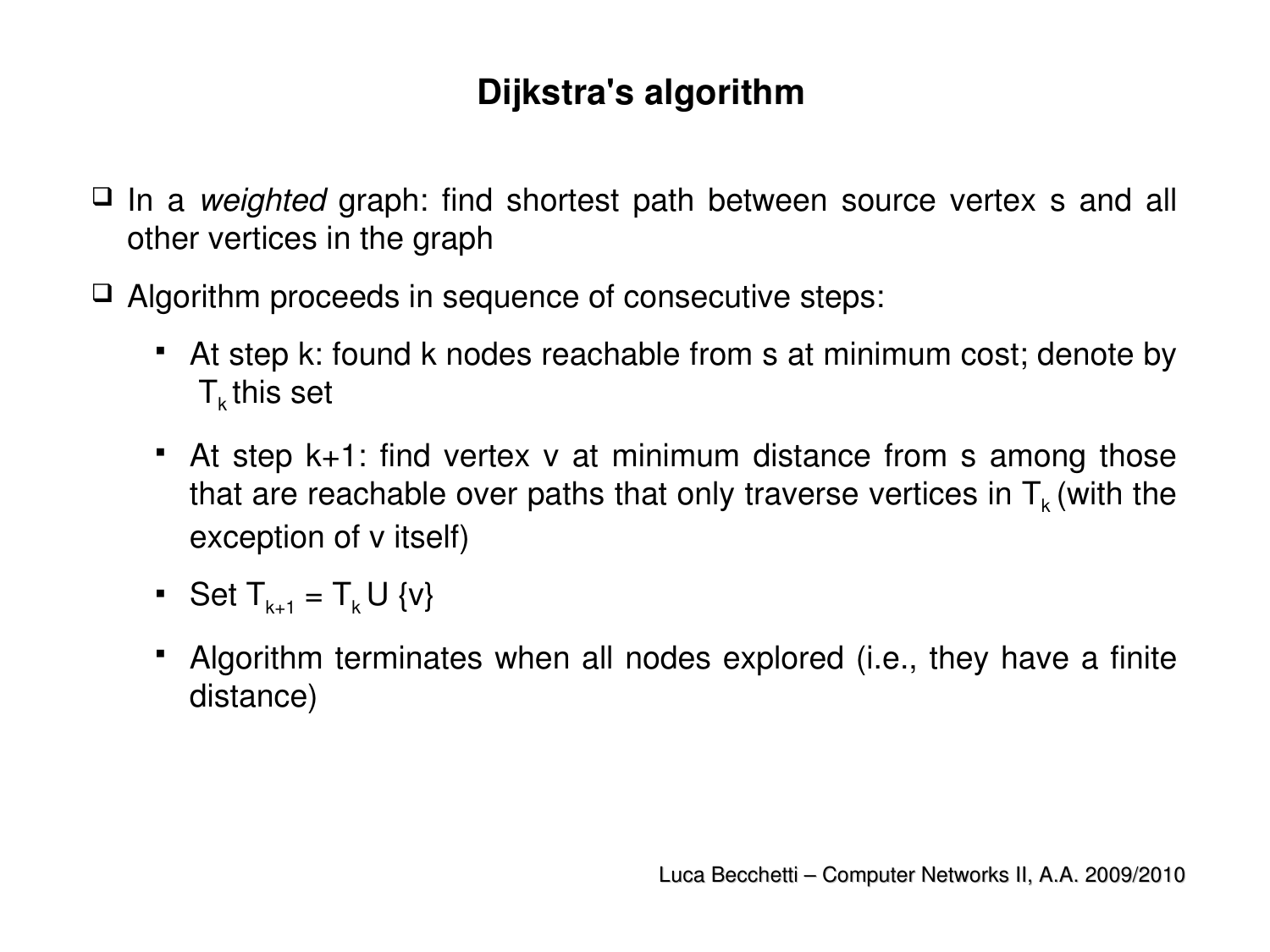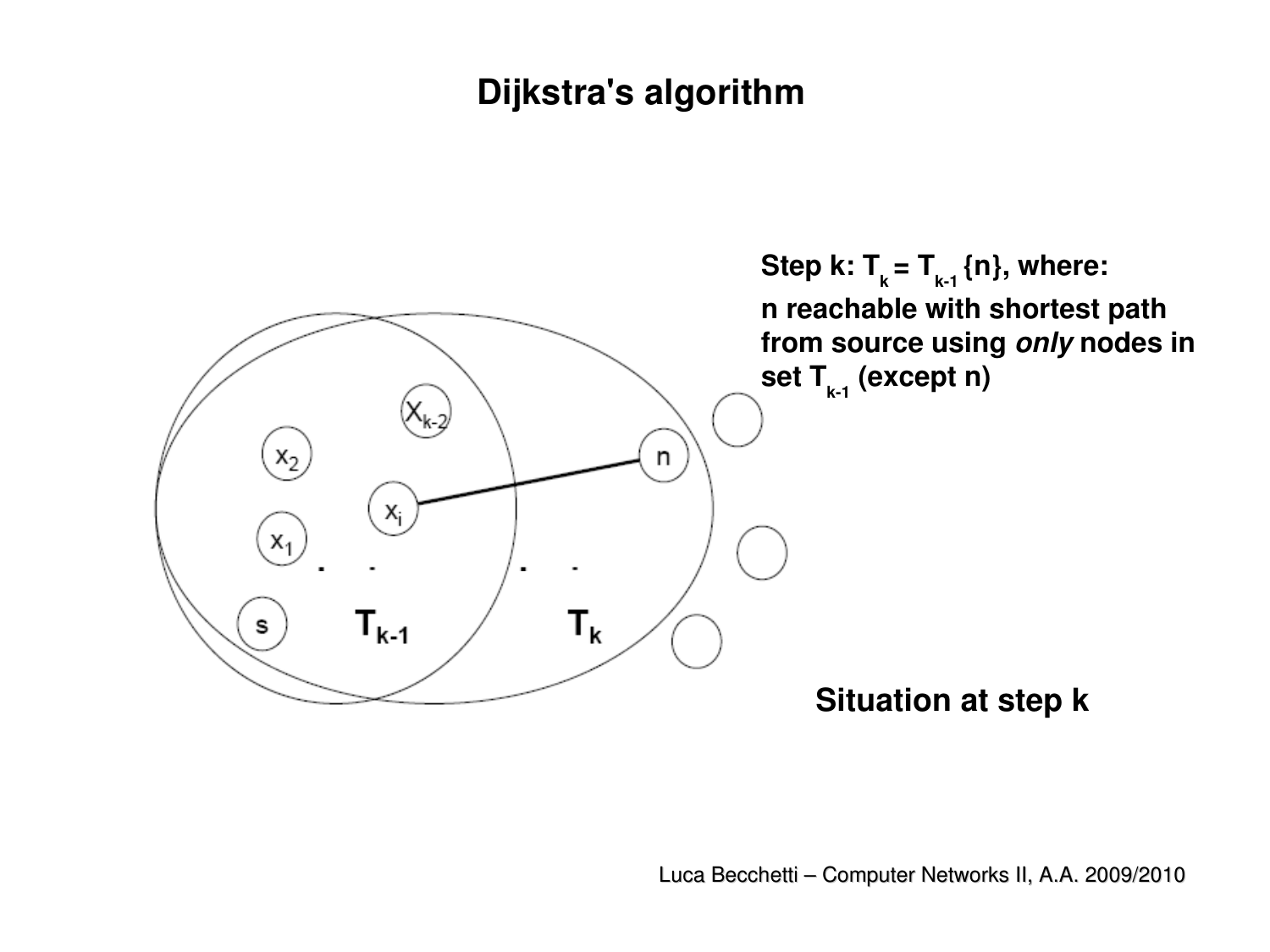□ Notation:

- V : node/vertex set
- $\blacksquare$  N=|V|
- s : source node
- $\blacksquare$  T<sub>k</sub> : set of nodes reached at the end of step k of the algorithm
- w(i,j) : weight (cost) of link (arc, edge) (i,j)

 $\circ$  w(i,i) = 0

 $\circ$  w(i,j)  $\geq$  0 if vertices i and j are adjacent

 $\circ$  w(i,j) =  $\infty$  if vertices i and j are adjacent

 $\Box$  L<sub>k</sub>(n) : cost of shortest path from s to generic node n, computed by algorithm until step k of the algorithm

 $\circ$  Defined also for nodes not belonging to  $T_{k}$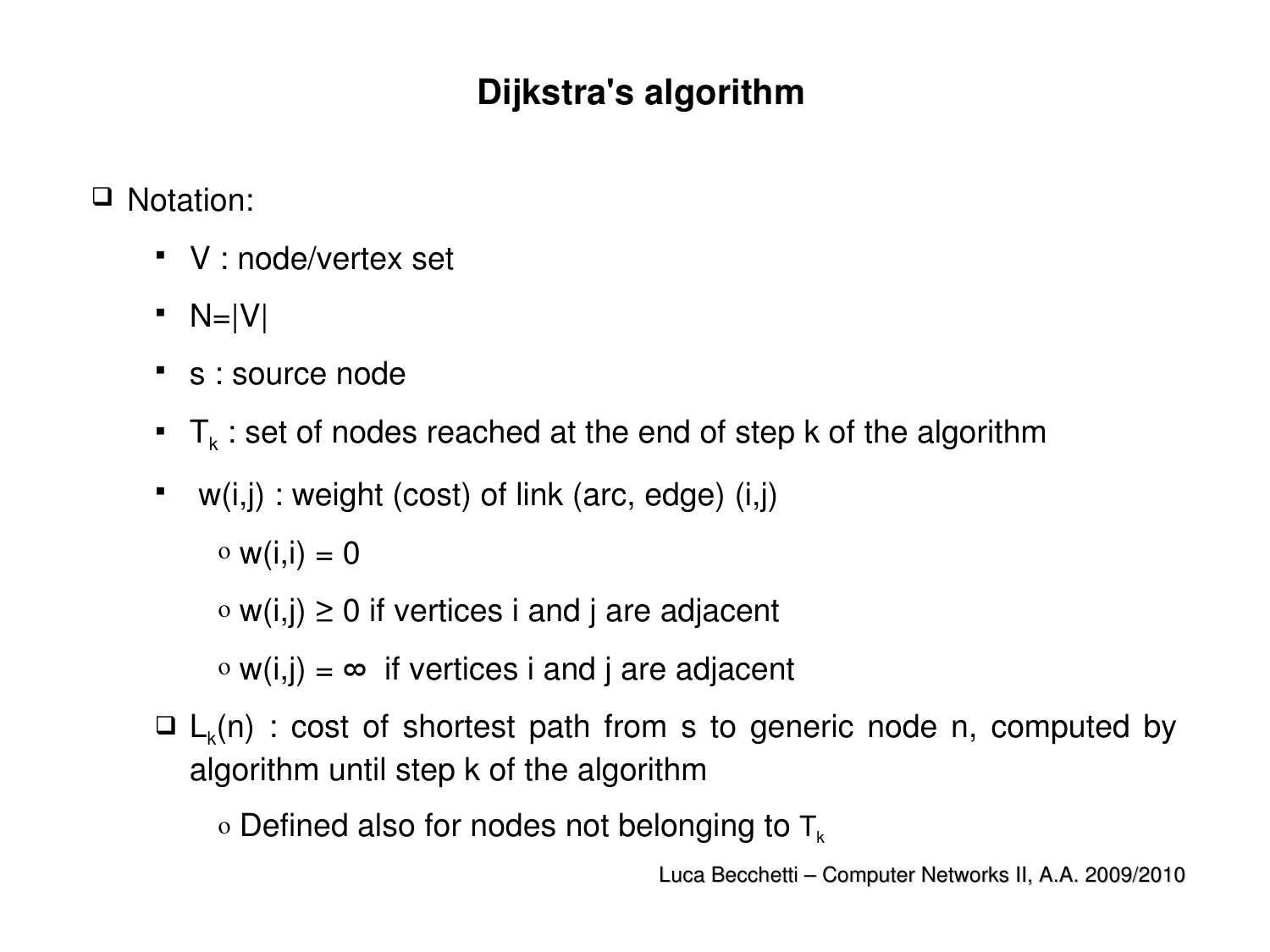#### **Dijkstra's algorithm Example**

 $\Box$  Example 1/2:

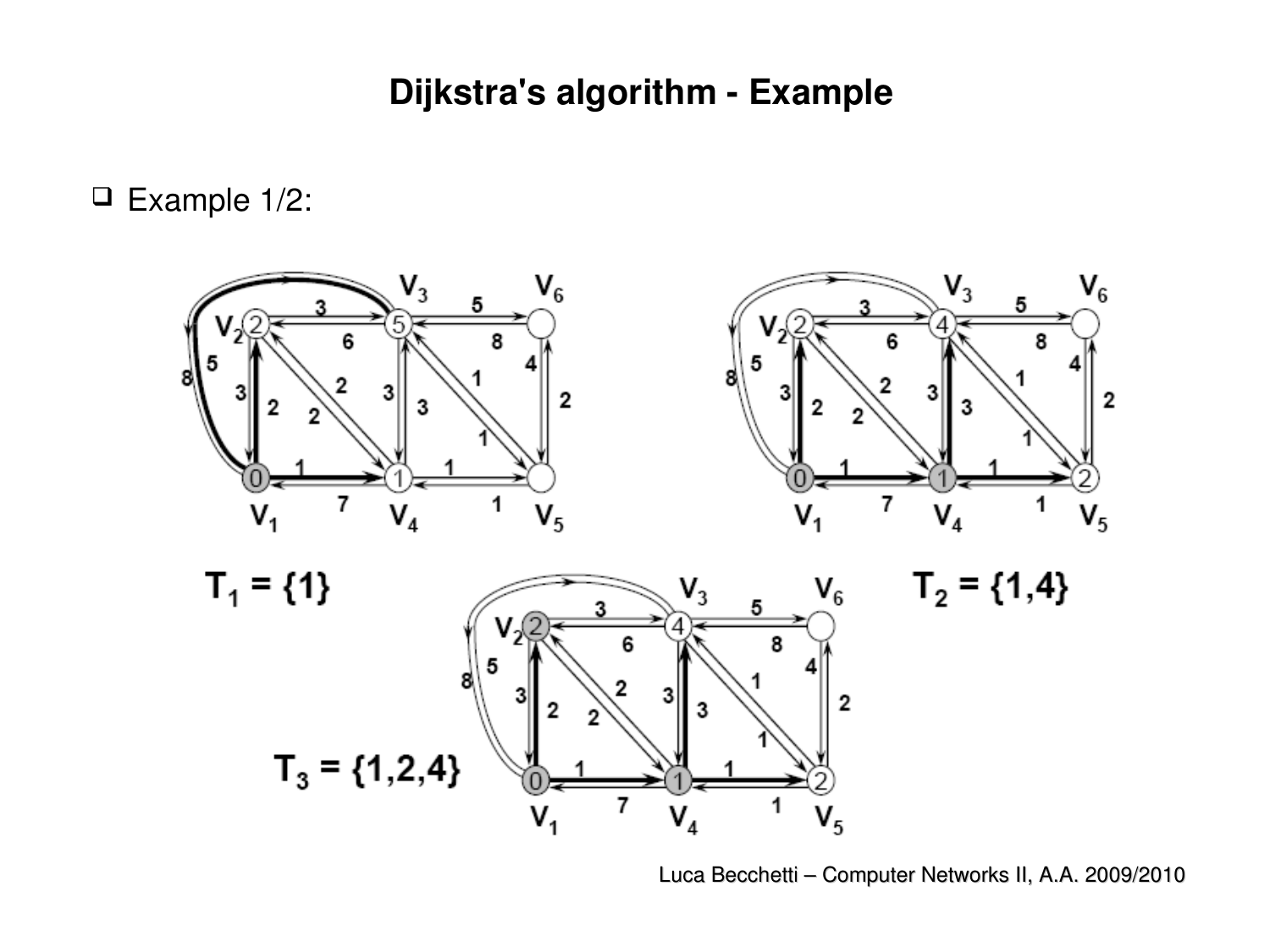#### **Dijkstra's algorithm Example**

 $\square$  Example 2/2:

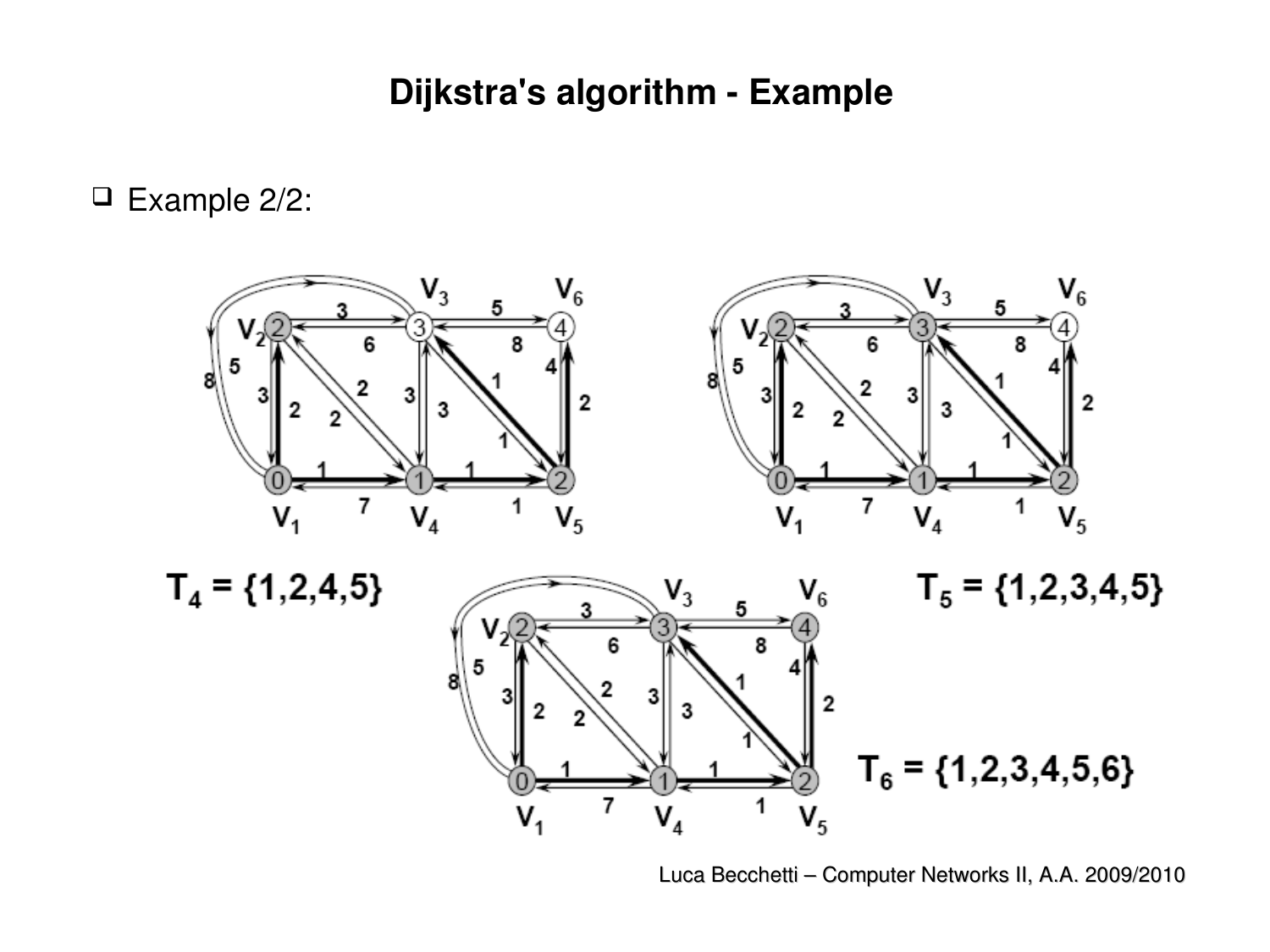- $\Box$  Initialization (k=1)
	- $\blacksquare$  T<sub>1</sub> = {s}
	- L<sub>1</sub>(n) = w(s,n) for  $n \neq s$
- $\Box$  Adding a new node (step  $1 \leq k \leq N$ )
	- Find  $x \notin T_{k+1}$  such that:

$$
L_{k-1}(x) = \min_{j \notin T_{k-1}} L_{k-1}(j)
$$

- Add x to  $T_{k-1}$
- Remark: x added is either directly connected to s, or it is connected to a node in  $T_{k-1}$ ; this follows becaues only in such 2 cases  $L_{k-1}(x) \neq \infty$ holds
- $\Box$  Update current shortest paths:
	- $L_k(n) = \min [L_{k-1}(n), L_{k-1}(x) + w(x,n)]$  fo all  $n \notin T_k$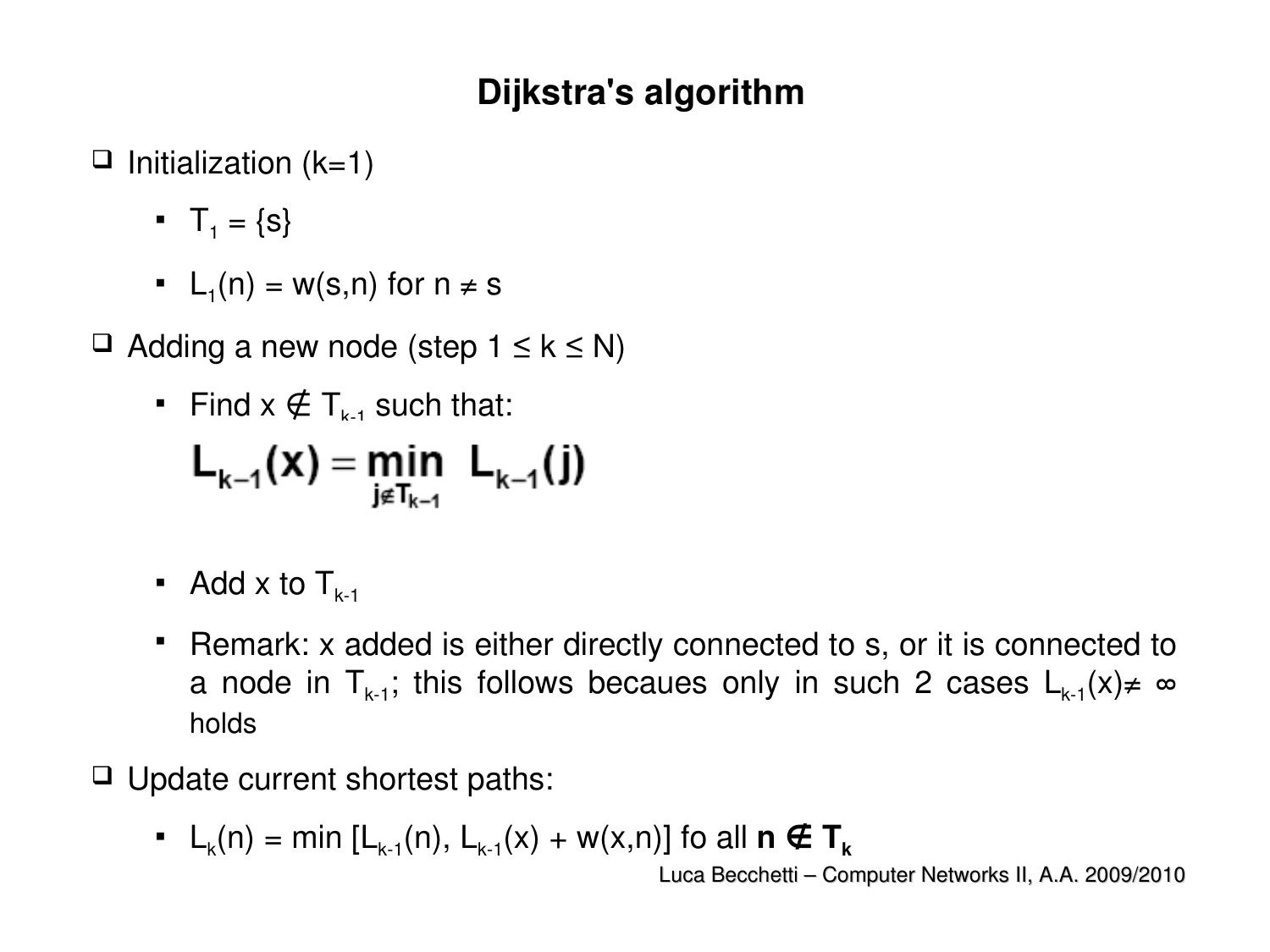□ At termination:

- **•** Set  $T_N$  is a spanning tree of the original graph. It contains shortest paths between s and all other vertices in the graph
- $\blacksquare$  L<sub>N</sub>(n)  $\Box$  n in V is the shortest path cost between s and generic node n

 $\Box$  Note that:

- At step k, k-th node added to  $T_{k-1}$  and shortest path between s and such node is found
- If node added at k-th step is n, this shortest path only uses nodes belonging to  $T_{k-1}$  (with the exception of n)
- $\Box$  Algorithm's complexity is  $O(|V|^2)$ ; more efficient implementations can achieve O(|V|∙log|V|)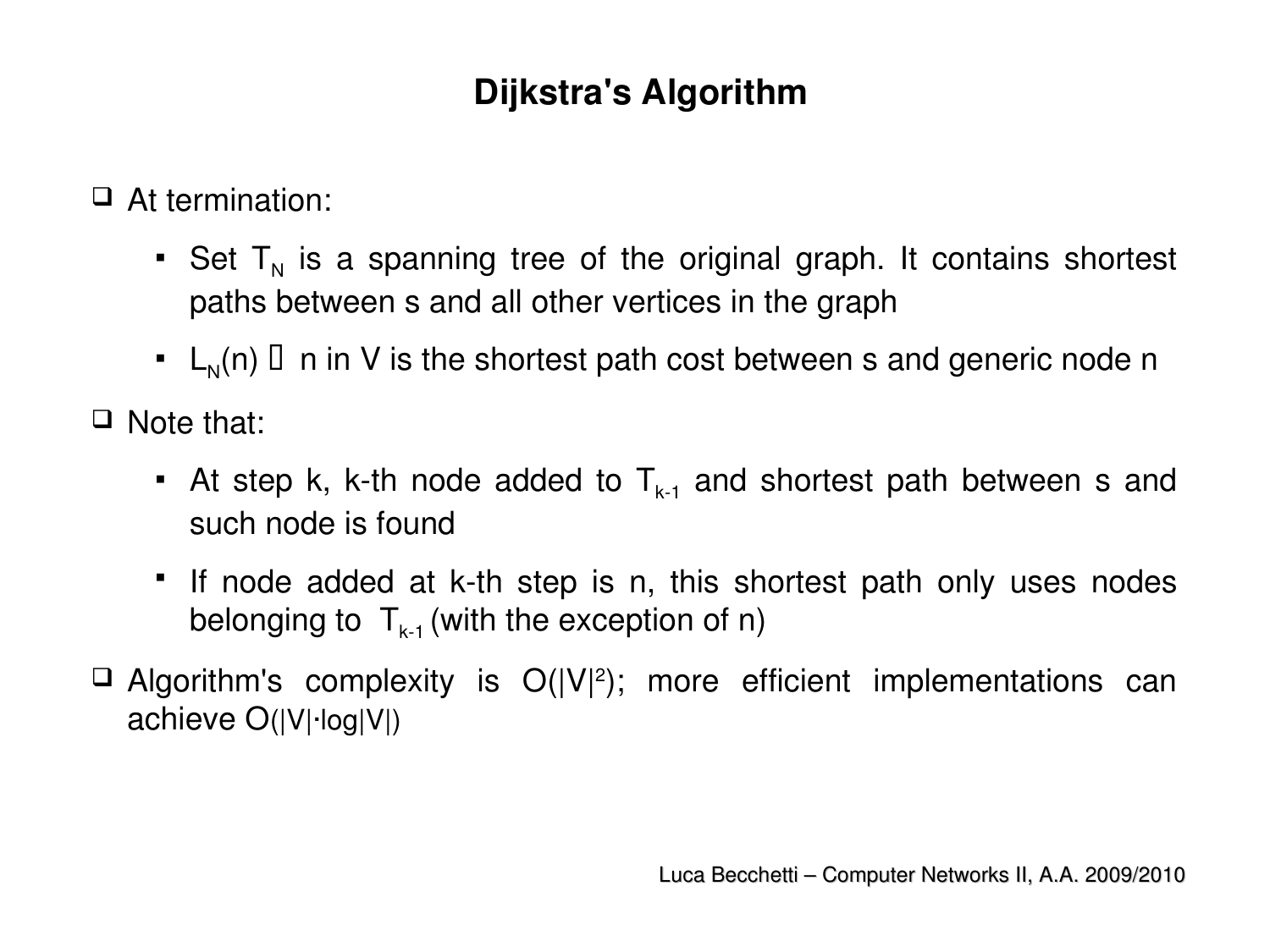#### **Bellman-Ford's algorithm**

- $\Box$  Like Dijkstra's: for a source node s, finds shortest path from s to all other vertices in the graph G
- $\Box$  Sequence of steps:
	- First step: find shortest paths between s and other vertices, **such that these paths are at most 1 hop long**
	- Second step: find shortest paths between s and other vertices, **such that these paths are at most 2 hops long**
	- If Iterate until shortest paths have a number of hops that is at most the **diameter of the graph**
		- **Diameter**: maximum distance between any pair of vertices in the graph (measured in **hops**)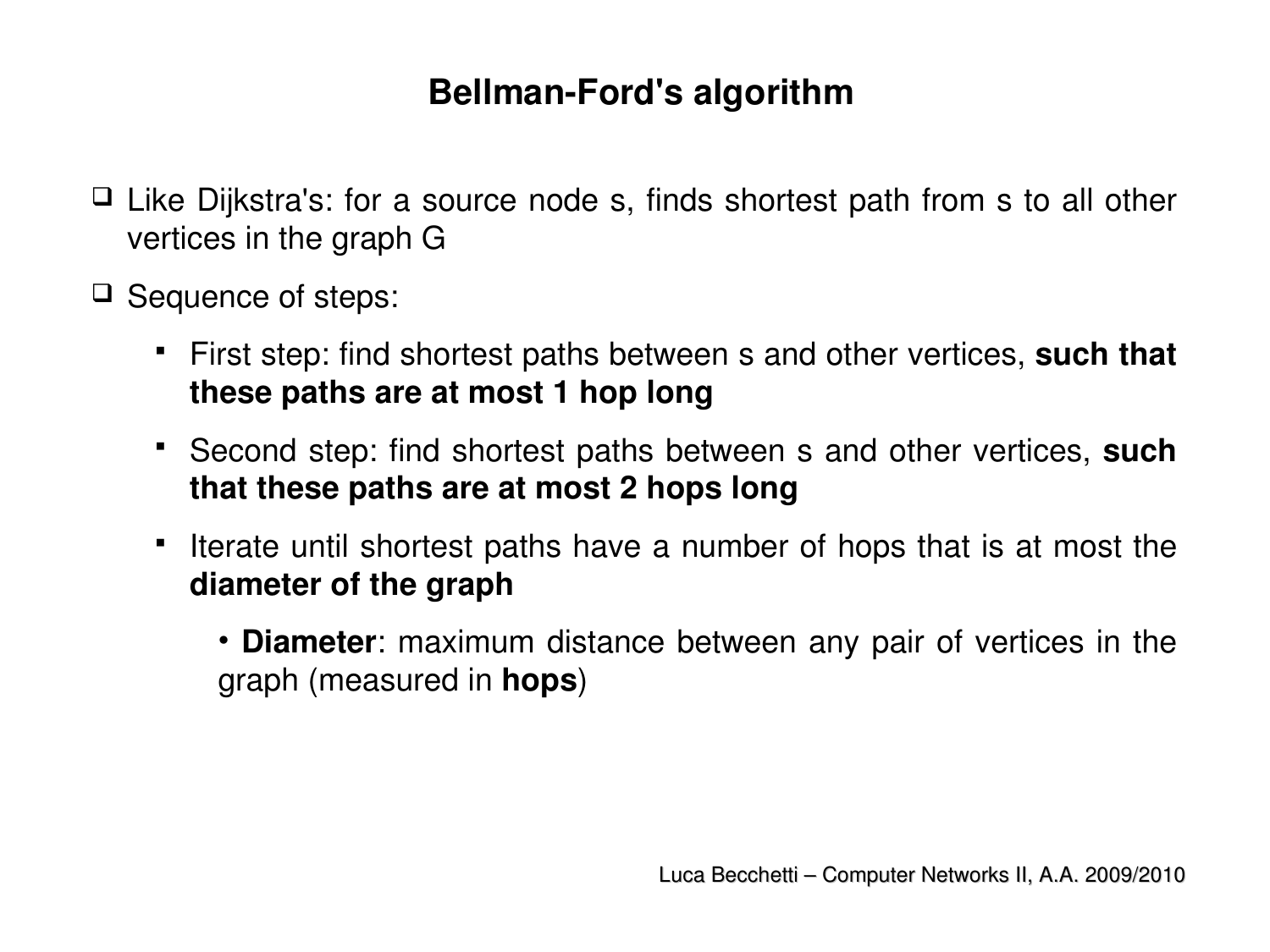#### **Bellman-Ford's algorith - Example**



Luca Becchetti – Computer Networks II, A.A. 2009/2010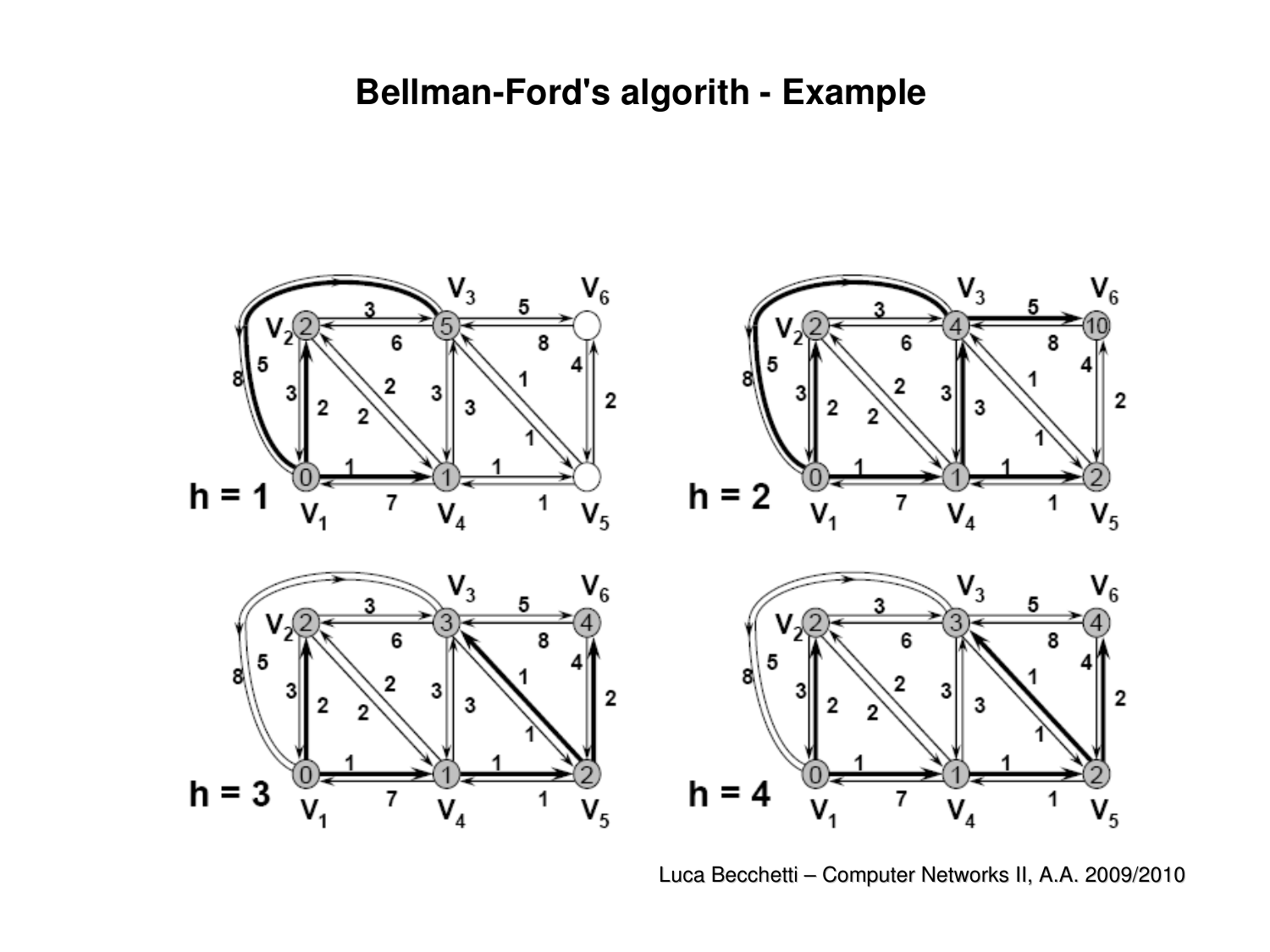#### **Bellman-Ford's algorith**

□ Notation:

- V : node/vertex set
- $\blacksquare$  N=|V|
- s : source node
- $\blacksquare$  T<sub>k</sub> : set of nodes reached at the end of step k of the algorithm
- w(i,j) : weight (cost) of link (arc, edge) (i,j)

 $\circ$  w(i,i) = 0

 $\circ$  w(i,j)  $\geq$  0 if vertices i and j are adjacent

 $\circ$  w(i,j) =  $\infty$  if vertices i and j are adjacent

 $\blacksquare$  L<sub>h</sub>(s,n) : cost of shortest path between s and n found until step h, with the following constraint: the shortest path is at most h hops long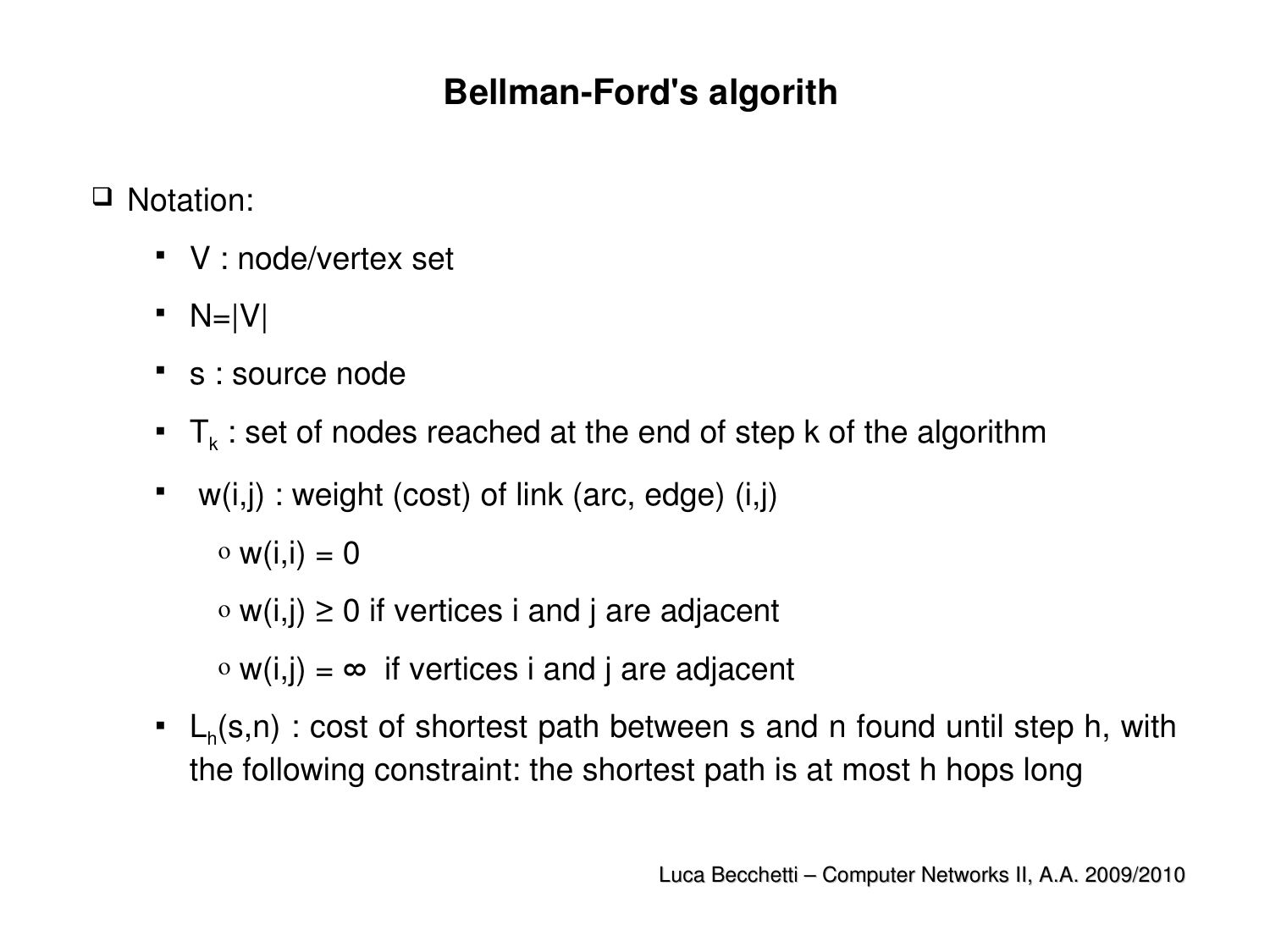#### **Algoritmo di Bellman-Ford**

 $\Box$  initialization:

- $\blacksquare$   $L_0(n) = \infty$   $\blacksquare$   $n \neq s$
- $L_n(s) = 0$  h

Update:

For every  $h \geq 0$  for every node n:

$$
L_{h+1}(s,n) = \underset{j}{\text{min}} \left[ L_h(s,j) + w(j,n) \right]
$$

 Connect n to predecessor node j that achieves minimum. Disconnect n from other predecessor nodes found in previous iterations

 $\Box$  Complexity is O(|V|.|E|), so in the worst case, when  $|E|=|V|^2$ , O(|V|<sup>3</sup>)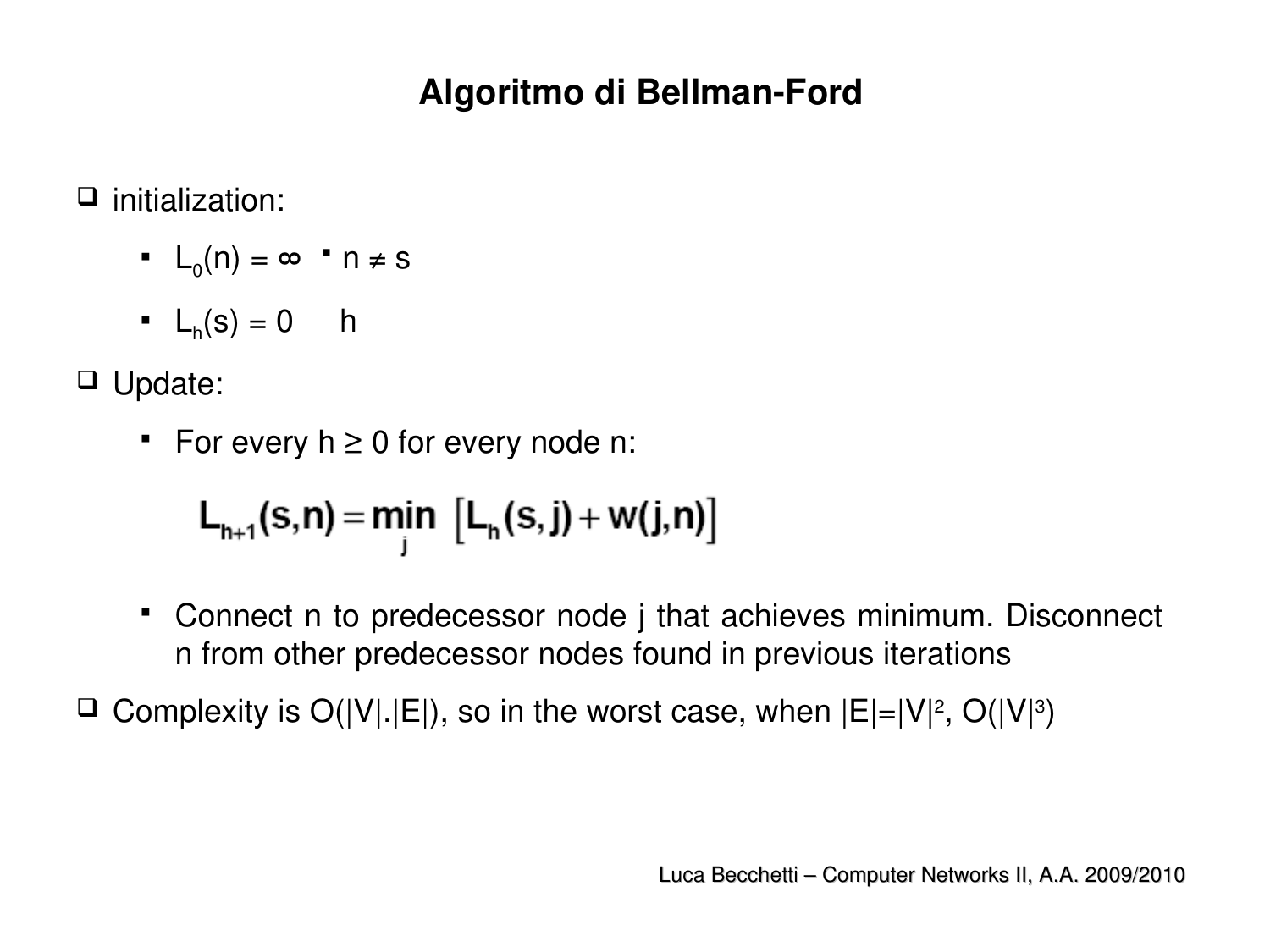#### **Bellman-Ford's algorithm**

 $\Box$  Bellman-Ford's solution is described by the following recursion:

$$
L(s,n) = \min_{j \in A_n} [L(s,j) + w(j,n)]
$$

A n : set of vertices that are predecessors of n in G

- Shortest path between s and n is given by concatenation of shortest path between s and one predecessor j of n and the link between j and n
- Also:

$$
L(s,n) = \min_{j \in A_s} [w(s,j) + L(j,n)]
$$
  
A<sub>s</sub>: set of vertices  
that are adjacent to s  
in G

 **Shortest path between s and n is given by minimum cost concatenation of a shortest path between a node j adjacent to s and n and the link between s and j**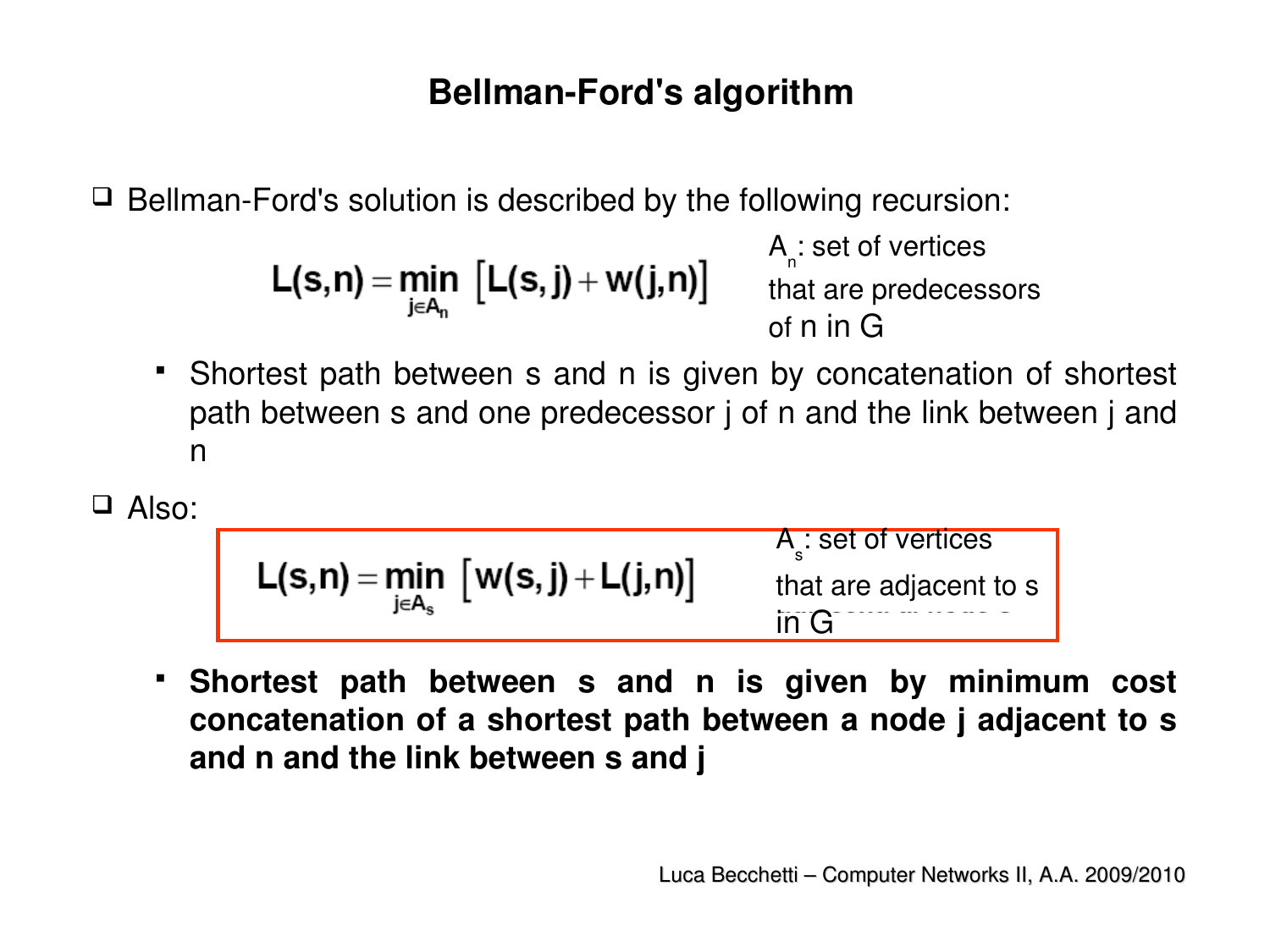#### **Bellman-Ford's algorithm**

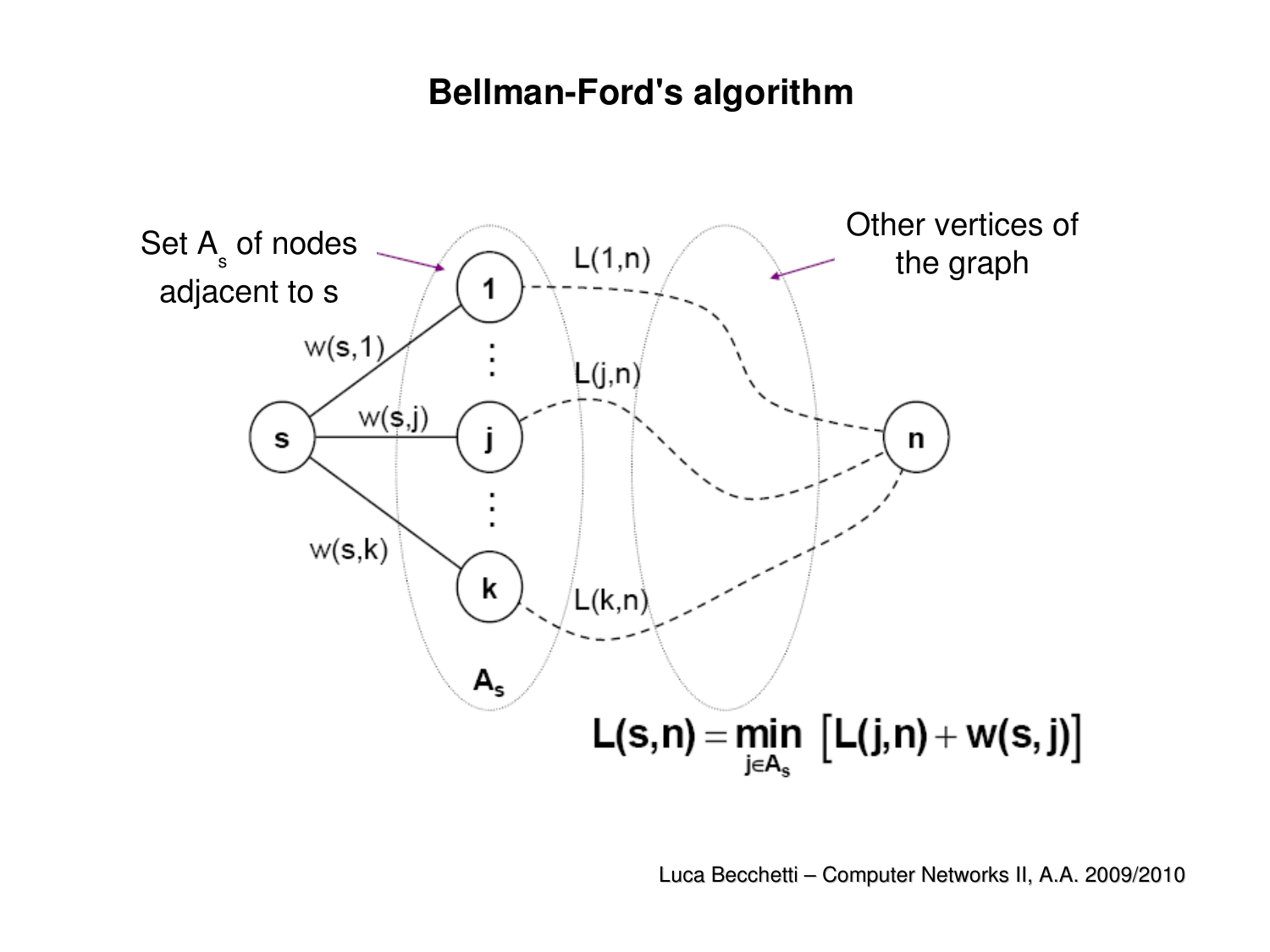#### **Dijkstra vs. Bellman-Ford**

- $\Box$  Both algorithms compute shortest path tree
- $\Box$  Bellman-Ford's algorithm has higher worst-case complexity; algorithms are equivalent in practice
- Dijkstra's algorithm requires that source node **knows topology: all arcs/edges and all weights**
	- Need to exchange information with all other nodes
- □ Bellman-Ford's algorithm requires **knowledge of weights (state) of arcs to adjacent vertices and costs of shortest paths starting at adjacent vertices**
	- Possible to have communication only between adjacent vertices (distributed implementation)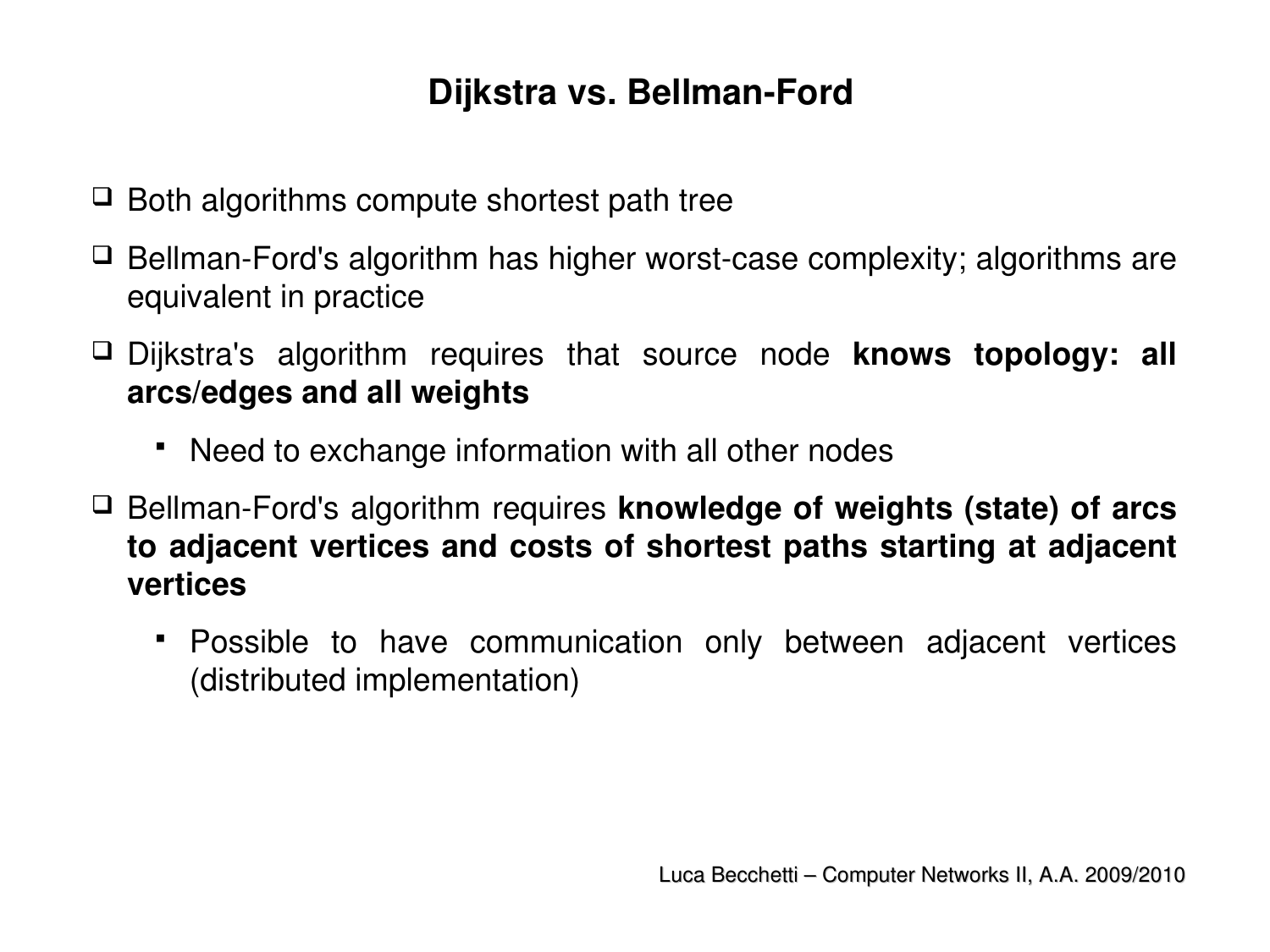#### **BellmanFord's algorithm – Distributed implementation**

Every node s **asynchronously** executes following computation:

$$
L(s,n) = \underset{j \in A_s}{min} \left[L(j,n) + w(s,j)\right]
$$

Using:

o Values w(s,j) (j in A<sub>s</sub>) which s **directly knows** 

o Values L(j,n) (j in A<sub>s</sub>) **received from adjacent nodes** [s uses most recently received estimations]

- $\Box$  s sends updates to its neighbours whenever its estimated shortest path distance to another vertex in the network changes
- $\Box$  Distributed implementation converges to solution if changes in the network occur more slowly than convergence speed of algorithm
	- **"Bad news phenomenon"** problems may occur
		- Convergence can be very slow in some cases
		- Number of iterations can be high